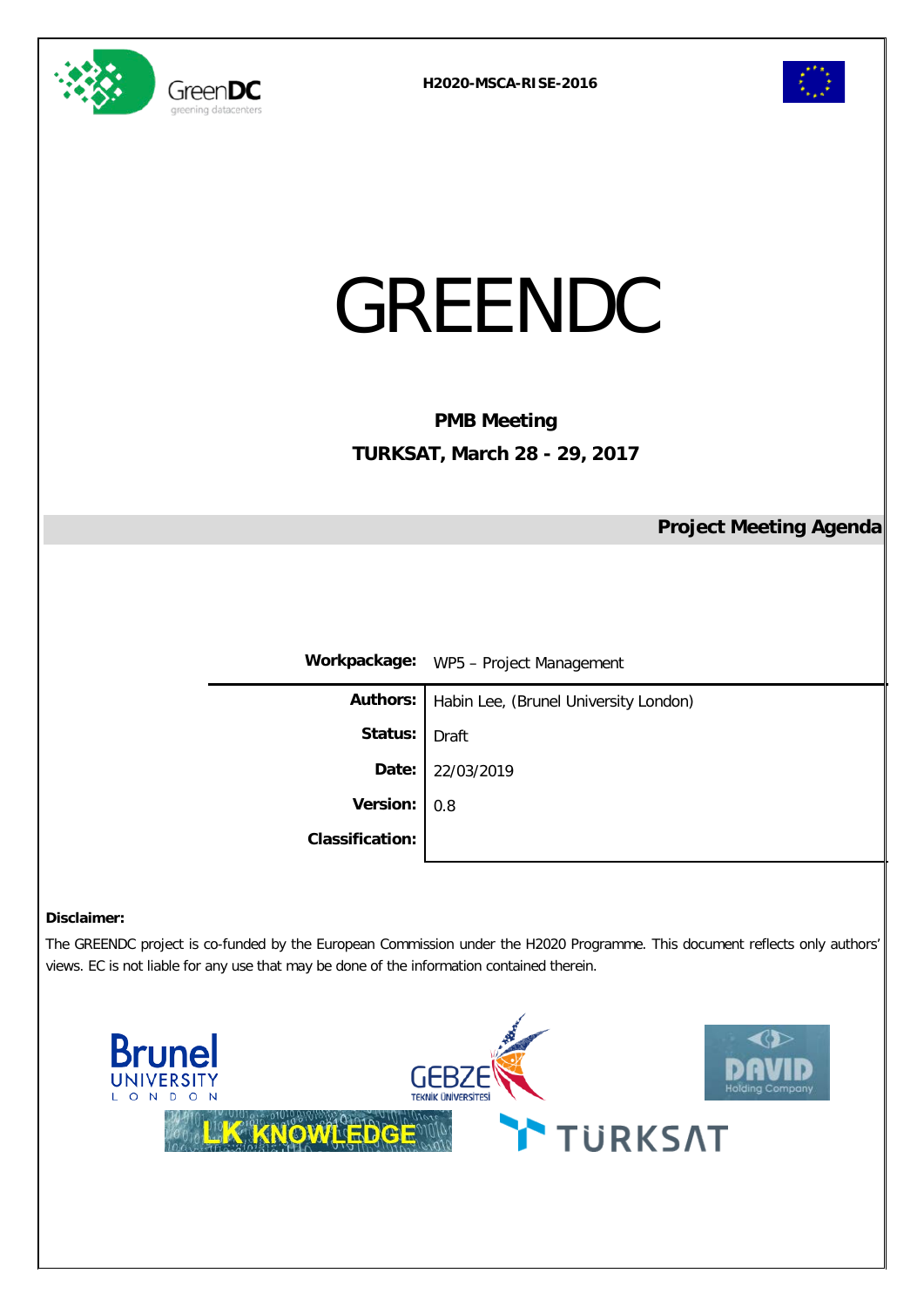#### **1 Introduction**

The GREENDC PMB meeting takes place at TURKSAT in Izmir Turkey on Mar 27-28, 2019.

The main objectives of the meeting are:

- To review secondments activities
- To review dissemination activities
- To define detailed architecture and components of GREENDC DSS v2.0
- To check the planned milestones

## **2 Meeting Participants**

**UBRUN**: Habin Lee, Changwoo Suh

**GTU**: Hakan Hocaoglu, Tuba Gozel and more

**DAVID**: Nedko Nedkov, Stanimir Yovchev, Nikolay Kolev

**LKKE**: Kimberly Kim, Youngseok Choi, Mohammed Bahja (online)

**TURKSAT**: Ahmet Zoir Abdurahman, Emre Deniz, Kaan Uzuner

## **3 Agenda**

| Thursday, March 28th, 2019 |                                                                                                                                                                                    |                       |  |  |
|----------------------------|------------------------------------------------------------------------------------------------------------------------------------------------------------------------------------|-----------------------|--|--|
| 09:30-10:00                | <b>Arrival - Coffee</b>                                                                                                                                                            |                       |  |  |
| 10:00-10:15                | Welcome                                                                                                                                                                            | <b>TURKSAT</b>        |  |  |
| $10:15 - 10:30$            | <b>Round Table Introduction</b>                                                                                                                                                    | <b>ALL</b>            |  |  |
| 10:30-11:00                | WP2 - Review the current implementation of DSS                                                                                                                                     | <b>GTU</b><br>(Hakan) |  |  |
|                            | T2.5 Integration and Improvement                                                                                                                                                   |                       |  |  |
|                            | $11:00 - 11:30$ WP2 – Simulation                                                                                                                                                   | LKKE,                 |  |  |
|                            | Planned Simulator implementation (LKKE)<br>٠<br>Input, process, and output of the simulator (LKKE, UBRUN)<br>٠<br>Simulation Parameters tuning (UBRUN)<br>٠                        | <b>UBRUN</b>          |  |  |
|                            | 11:30 - 12:00 WP2 - Estimation and Optimisation                                                                                                                                    | <b>GTU</b>            |  |  |
|                            | Planned Estimation implementation<br>$\bullet$<br>Planned Optimisation algorithms implementation (~M40)<br>٠<br>Input, process, and output of the estimation and optimisation<br>٠ |                       |  |  |
| 12:00 - 13:30              | Lunch                                                                                                                                                                              |                       |  |  |
| $13:30 - 15:30$            | WP2 - Data Layer                                                                                                                                                                   | <b>TURKSAT</b>        |  |  |
|                            | API implementation structure<br>Systematic check method of the value (e.g., total power<br>$\circ$<br>consumption)<br>API server outputs: types of devices and consumptions<br>٠   |                       |  |  |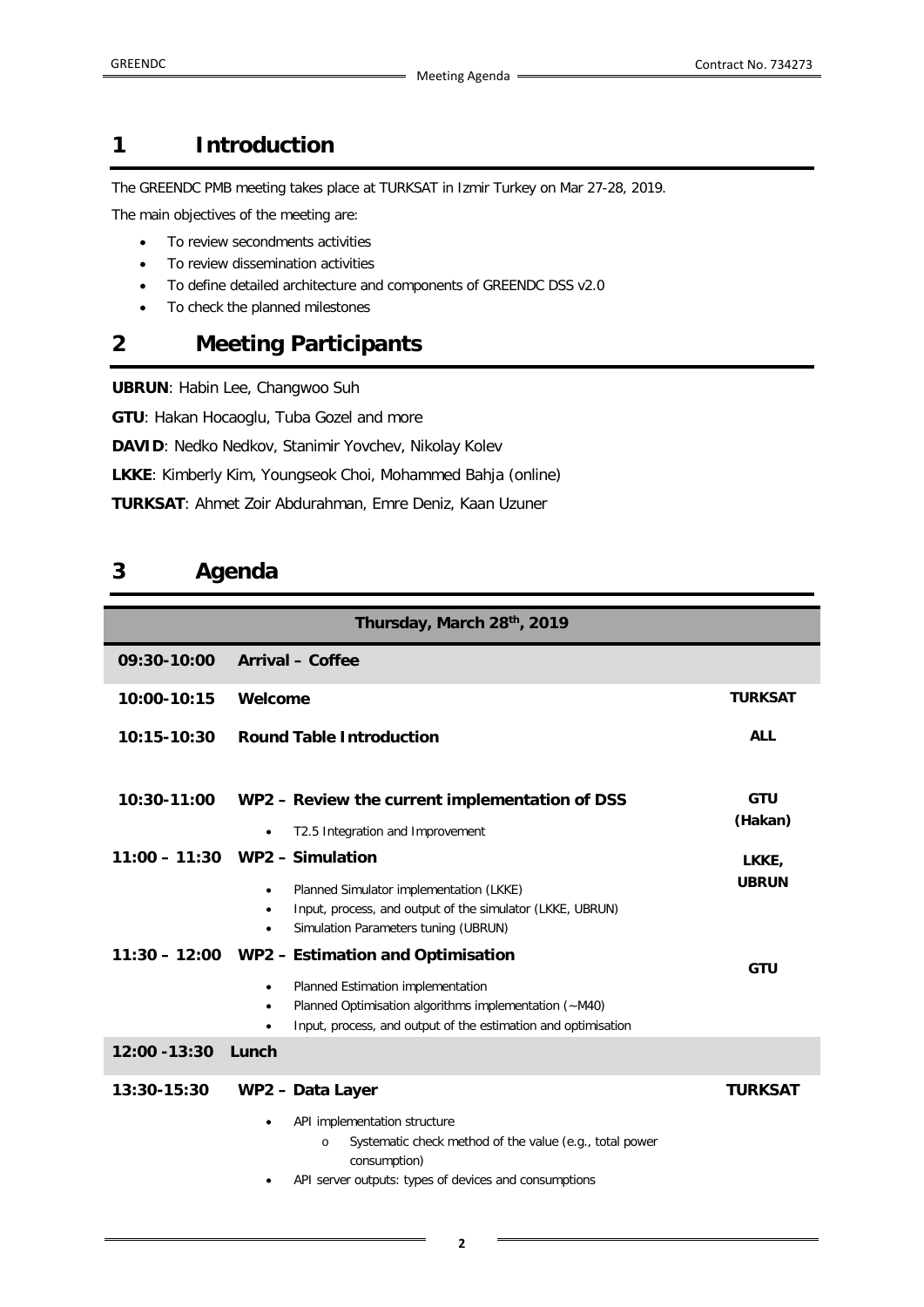|                            | Specifications of reported devices<br>$\circ$            |              |
|----------------------------|----------------------------------------------------------|--------------|
|                            | Specifications of reported consumptions<br>$\circ$       |              |
|                            | Optimisation of historical API results                   |              |
| 15:30 - 16:00 Coffee Break |                                                          |              |
| $16:00 - 17:30$            | WP2 - GREENDC DSS v2 integration                         | <b>DAVID</b> |
|                            | Overview of GREENDC DSS v2 (DAVID)<br>٠                  |              |
|                            | DSS v2 will be delivered till M40<br>$\Omega$            |              |
|                            | DSS v2 feedback report will be done till M34<br>$\Omega$ |              |
|                            | Monitoring UI of DSS v2<br>٠                             |              |
|                            | Simulation UI of DSS v2<br>٠                             |              |
|                            | Estimation UI of DSS v2<br>$\bullet$                     |              |
|                            | Optimisation UI of DSS v2<br>٠                           |              |
|                            | Implement "Help" and "Tips"<br>٠                         |              |
|                            | User ACL                                                 |              |
| $17:30 - 18:00$            | Sum up                                                   | <b>UBRUN</b> |
|                            | Finalised DSS v2<br>٠                                    | (Habin)      |
|                            | Finalised modules in DSS v2<br>$\bullet$                 |              |
|                            | Finalised<br>$\bullet$                                   |              |
| 19:00                      | <b>Social dinner</b>                                     |              |
|                            |                                                          | <b>ALL</b>   |

| Friday, March 29th, 2019 |                                                                                                                                                                                                                                                                          |                |  |  |
|--------------------------|--------------------------------------------------------------------------------------------------------------------------------------------------------------------------------------------------------------------------------------------------------------------------|----------------|--|--|
| 09:30                    | Arrival                                                                                                                                                                                                                                                                  |                |  |  |
|                          | 09:30 - 10:00 WP3 - Knowledge transfer and training                                                                                                                                                                                                                      |                |  |  |
|                          | T3.2 Energy demand modelling and load balancing knowledge transfer<br>$\bullet$<br>$(M14-M33)$                                                                                                                                                                           | <b>TURKSAT</b> |  |  |
|                          | T3.5 Web based user interface training (M15 – M40)<br>$\bullet$                                                                                                                                                                                                          |                |  |  |
|                          | T3.6 GREENDC DSS training (M21-M44)<br>٠                                                                                                                                                                                                                                 |                |  |  |
|                          | 10:00 - 10:30 WP4 - Dissemination and exploitation                                                                                                                                                                                                                       |                |  |  |
|                          | GREENDC web site - DAVID<br>$\bullet$<br>Special track - UBRUN (T4.2)<br>٠<br>Publications - GTU, UBRUN (T4.3)<br>٠<br>Professional events - DAVID<br>Outreach - TURKSAT<br>Summer school (T4.5, M1-M39)<br>$\circ$                                                      | <b>DAVID</b>   |  |  |
|                          | 10:30 - 11:00 WP1 - GREENDC DSS v2 feedback<br>T1.5 GREENDC DSS v2 feedback (TURKSAT, DAVID)<br>$\bullet$<br>D1.2 GREENDC Feedback report (M34)<br>$\circ$<br>T1.6 Field trial of GREENDC v2.0 (UBRUN, GTU)<br>$\bullet$<br>D1.3 Field Trial of GREENDC (M45)<br>$\circ$ | <b>UBRUN</b>   |  |  |